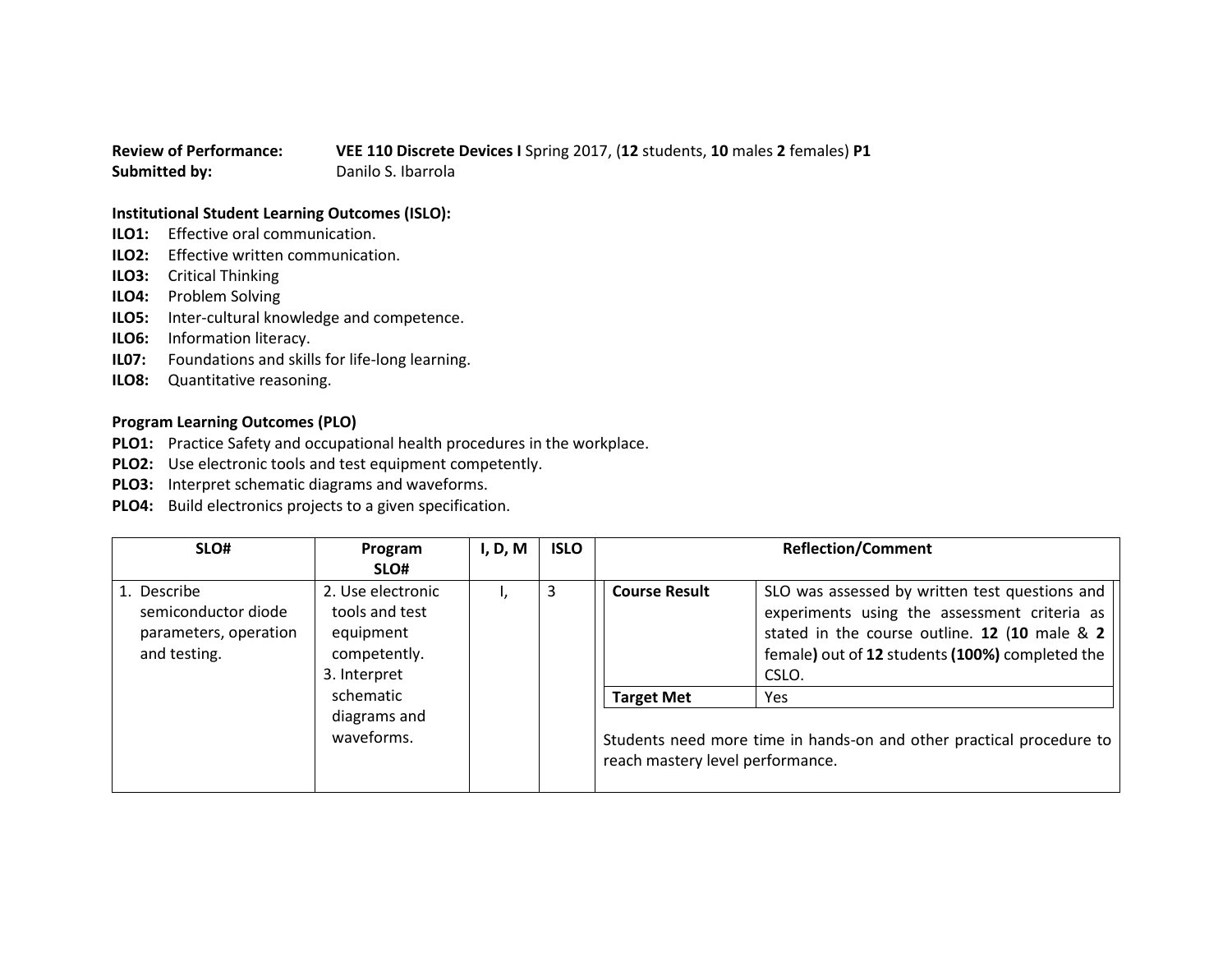| 2. Familiarize in bipolar<br>transistor parameters,<br>operation and testing.                                | 2. Use electronic<br>tools and test<br>equipment<br>competently.<br>3. Interpret<br>schematic<br>diagrams and<br>waveforms. | I, D | 3 | <b>Course Result</b><br><b>Target Met</b>                                     | SLO was assessed using hands-on experiment and<br>written test questions using the assessment<br>criteria as stated in the course outline. Students<br>were able to familiarize themselves in bipolar<br>transistor parameters, operation and testing. 10<br>(9 male & 1 female) out of 12 students (83.3%)<br>completed the CSLO.<br>Yes<br>Students need more time in hands-on and other practical procedure to |
|--------------------------------------------------------------------------------------------------------------|-----------------------------------------------------------------------------------------------------------------------------|------|---|-------------------------------------------------------------------------------|-------------------------------------------------------------------------------------------------------------------------------------------------------------------------------------------------------------------------------------------------------------------------------------------------------------------------------------------------------------------------------------------------------------------|
|                                                                                                              |                                                                                                                             |      |   | reach mastery level performance.                                              |                                                                                                                                                                                                                                                                                                                                                                                                                   |
| 3. Recognize Field effect<br>Transistor (FET)<br>parameters, operation<br>and testing.                       | 2. Use electronic<br>tools and test<br>equipment<br>competently.<br>3. Interpret<br>schematic<br>diagrams and<br>waveforms. | I, D | 3 | <b>Course Result</b><br><b>Target Met</b><br>reach mastery level performance. | SLO was assessed using hands-on experiment and<br>written test questions using the assessment<br>criteria as stated in the course outline. Students<br>were able to recognize Field effect Transistor<br>(FET) parameters, operation and testing. 11 (10<br>male & 1 female) out of 12 students (91.7%)<br>completed the CSLO.<br>Yes<br>Students need more time in hands-on and other practical procedure to     |
| 4. Describe Metal Oxide<br><b>Field Effect Transistor</b><br>(MOSFET) parameters,<br>operations and testing. | 2. Use electronic<br>tools and test<br>equipment<br>competently.<br>3. Interpret<br>schematic<br>diagrams and<br>waveforms. | I, D | 3 | <b>Course Result</b><br><b>Target Met</b>                                     | SLO was assessed using hands-on experiment and<br>written test questions using the assessment<br>criteria as stated in the course outline. Students<br>were able to describe Metal Oxide Field Effect<br>Transistor (MOSFET) parameters, operations and<br>testing. 11 (10 male & 1 female) out of 12<br>students (91.7%) completed the CSLO.<br>Yes                                                              |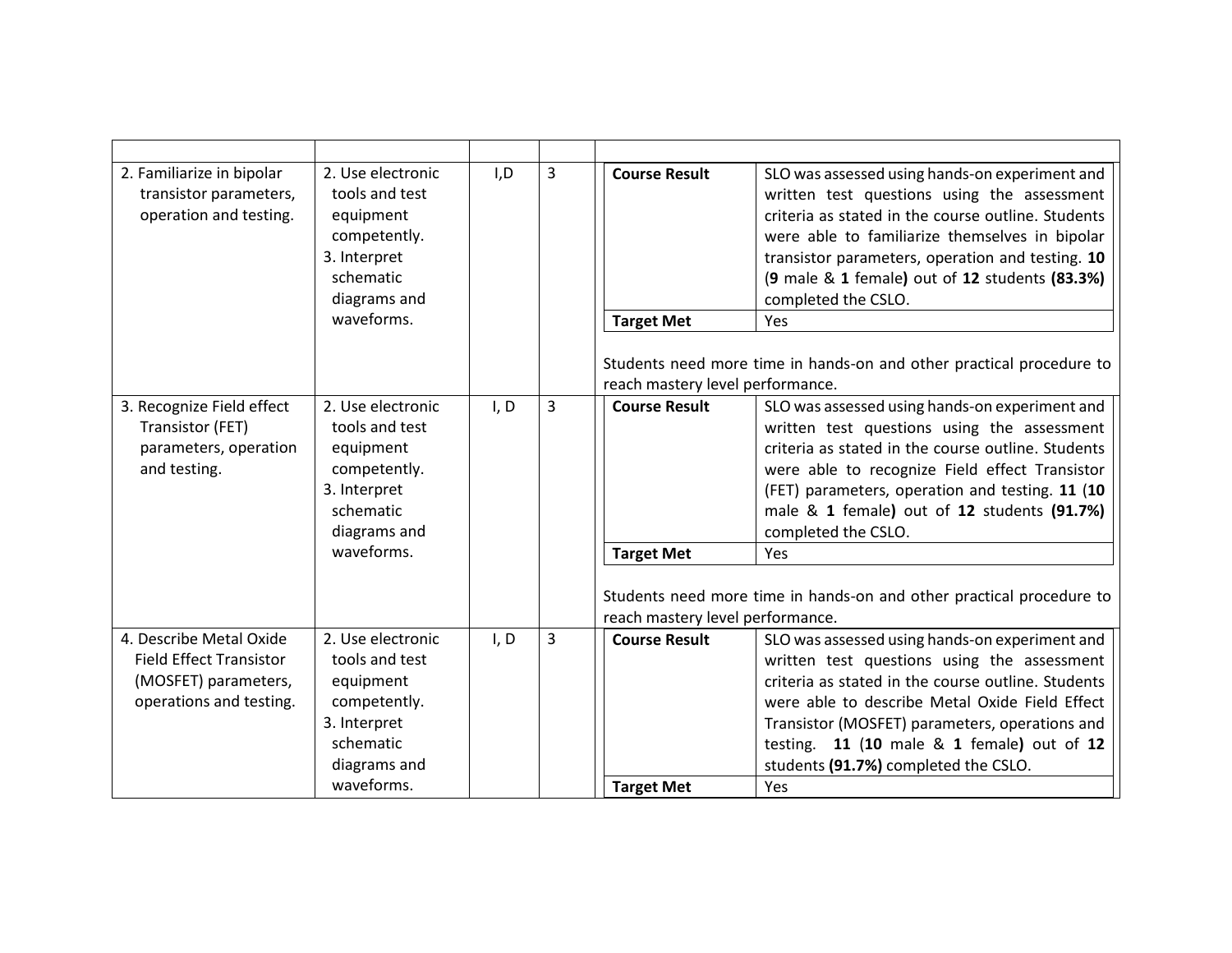|                                                                                       |                                                                                                               |                 |                      | Students need more time in hands-on and other practical procedure to<br>reach mastery level performance.                                                                                                                                                                            |                                                                                                                                                                                                                                                                                                                               |
|---------------------------------------------------------------------------------------|---------------------------------------------------------------------------------------------------------------|-----------------|----------------------|-------------------------------------------------------------------------------------------------------------------------------------------------------------------------------------------------------------------------------------------------------------------------------------|-------------------------------------------------------------------------------------------------------------------------------------------------------------------------------------------------------------------------------------------------------------------------------------------------------------------------------|
| 5. Observe DC power<br>supply operation.                                              | 3<br>2. Use electronic<br>I, D,<br>tools and test<br>equipment<br>competently.<br>3. Interpret<br>schematic   |                 | <b>Course Result</b> | SLO was assessed using hands-on experiment and<br>written test questions using the assessment<br>criteria as stated in the course outline. Students<br>were able to observe DC power supply operation.<br>11 (10 male & 1 female) out of 12 students<br>(91.7%) completed the CSLO. |                                                                                                                                                                                                                                                                                                                               |
|                                                                                       | diagrams and<br>waveforms.                                                                                    |                 |                      | <b>Target Met</b>                                                                                                                                                                                                                                                                   | <b>Yes</b>                                                                                                                                                                                                                                                                                                                    |
|                                                                                       |                                                                                                               |                 |                      | Students need more time in hands-on and other practical procedure to<br>reach mastery level performance.                                                                                                                                                                            |                                                                                                                                                                                                                                                                                                                               |
| 6. Observe Integrated<br>Circuit (IC) regulator<br>and voltage doublers<br>operation. | 2. Use electronic<br>tools and test<br>equipment<br>competently.<br>3. Interpret<br>schematic<br>diagrams and | 4, 6, 7<br>I, D |                      | <b>Course Result</b>                                                                                                                                                                                                                                                                | SLO was assessed using hands-on experiment and<br>written test questions using the assessment<br>criteria as stated in the course outline. Students<br>were able to observe Integrated Circuit (IC)<br>regulator and voltage doublers operation. 11 (10<br>male & 1 female) out of 12 students (91.7%)<br>completed the CSLO. |
|                                                                                       | waveforms.                                                                                                    |                 |                      | <b>Target Met</b>                                                                                                                                                                                                                                                                   | <b>Yes</b>                                                                                                                                                                                                                                                                                                                    |
|                                                                                       |                                                                                                               |                 |                      | reach mastery level performance.                                                                                                                                                                                                                                                    | Students need more time in hands-on and other practical procedure to                                                                                                                                                                                                                                                          |